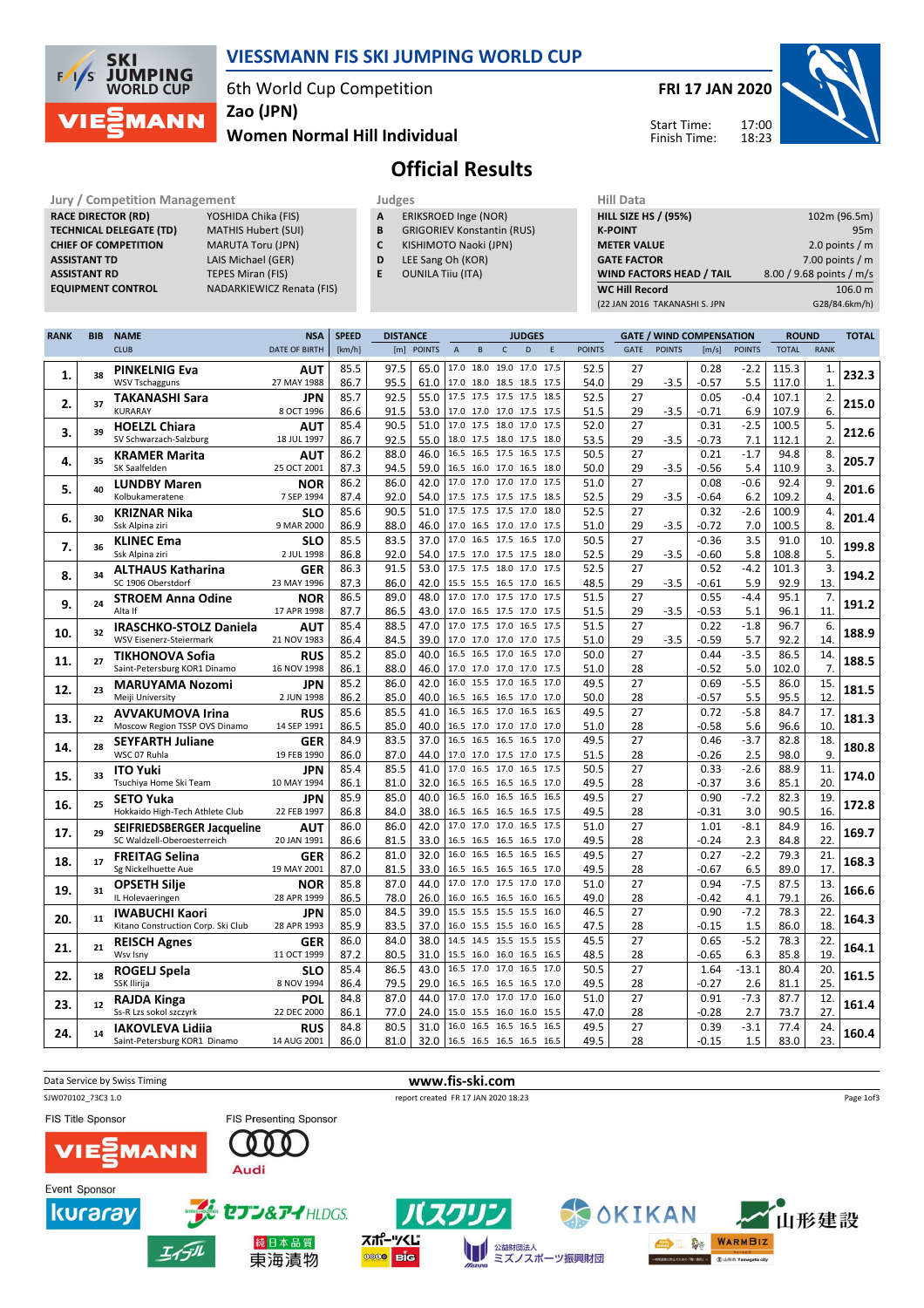

6th World Cup Competition



FRI 17 JAN 2020

Start Time: Finish Time:



Women Normal Hill Individual Zao (JPN)

Official Results

| <b>RANK</b> | <b>BIB</b> | <b>NAME</b>                          | <b>NSA</b>           | <b>SPEED</b> | <b>JUDGES</b> |                                 |  |              |  |    | <b>GATE / WIND COMPENSATION</b> |               |             |               | <b>ROUND</b> |               | <b>TOTAL</b> |             |       |
|-------------|------------|--------------------------------------|----------------------|--------------|---------------|---------------------------------|--|--------------|--|----|---------------------------------|---------------|-------------|---------------|--------------|---------------|--------------|-------------|-------|
|             |            | <b>CLUB</b>                          | <b>DATE OF BIRTH</b> | [km/h]       |               | [m] POINTS                      |  | <sub>B</sub> |  | D. |                                 | <b>POINTS</b> | <b>GATE</b> | <b>POINTS</b> | [m/s]        | <b>POINTS</b> | TOTAL        | <b>RANK</b> |       |
| 25.         |            | <b>EDER Lisa</b>                     | <b>AUT</b>           | 84.3         | 78.5          | 27.0                            |  |              |  |    | 16.0 16.5 16.5 16.0 16.0        | 48.5          | 27          |               | 0.96         | $-7.7$        | 67.8         | 30.         | 159.1 |
|             |            | SK Saalfelden                        | 12 AUG 2001          | 85.6         | 86.0          | 42.0                            |  |              |  |    | 16.5 16.5 17.0 17.0 17.0        | 50.5          | 28          |               | 0.15         | $-1.2$        | 91.3         | 15.         |       |
| 26.         |            | <b>WUERTH Svenja</b>                 | <b>GER</b>           | 85.4         | 81.5          | 33.0                            |  |              |  |    | 16.0 16.0 16.0 16.5 15.5        | 48.0          | 27          |               | 0.93         | $-7.4$        | 73.6         | 25.         | 158.6 |
|             |            | SV Baiersbronn                       | 20 AUG 1993          | 86.9         | 82.5          | 35.0                            |  |              |  |    | 16.0 16.5 16.5 16.5 16.0        | 49.0          | 28          |               | $-0.10$      | 1.0           | 85.0         | 21.         |       |
| 27.         | 20         | <b>MALSINER Lara</b>                 | <b>ITA</b>           | 85.4         | 80.0          | 30.01                           |  |              |  |    | 16.0 16.0 16.5 16.0 15.5        | 48.0          | 27          |               | 0.59         | $-4.7$        | 73.3         | 26.         | 155.8 |
|             |            | <b>GRUPPO SCIATORI FIAMME GIALLE</b> | 14 APR 2000          | 86.3         | 82.0          | 34.0   16.5 16.5 16.5 16.5 16.5 |  |              |  |    |                                 | 49.5          | 28          |               | 0.12         | $-1.0$        | 82.5         | 24.         |       |
| 28.         |            | <b>MORAT Lucile</b>                  | <b>FRA</b>           | 85.9         | 76.5          | 23.0                            |  |              |  |    | 16.0 16.5 16.0 16.0 16.0        | 48.0          | 27          |               | 0.02         | $-0.2$        | 70.8         | 27.         | 142.3 |
|             |            | Courchevel                           | 15 JUN 2001          | 86.8         | 77.0          | 24.0 16.0 16.0 16.5 16.5 16.0   |  |              |  |    |                                 | 48.5          | 28          |               | 0.12         | $-1.0$        | 71.5         | 29.         |       |
| 29.         |            | <b>GOERLICH Luisa</b>                | <b>GER</b>           | 85.6         | 78.0          | 26.0   15.5 16.0 16.5 16.0 16.0 |  |              |  |    |                                 | 48.0          | 27          |               | 0.71         | $-5.7$        | 68.3         | 29.         | 141.8 |
|             |            | WSV 08 Lauscha                       | 21 DEC 1998          | 86.4         | 77.0          | 24.0   15.0 16.0 16.0 16.0 16.0 |  |              |  |    |                                 | 48.0          | 28          |               | $-0.16$      | 1.5           | 73.5         | 28.         |       |
| 30.         |            | <b>MAKHINIA Irma</b>                 | <b>RUS</b>           | 84.4         | 83.0          | 36.0   16.0 16.0 16.5 16.0 16.5 |  |              |  |    |                                 | 48.5          | 27          |               | 1.72         | $-13.8$       | 70.7         | 28.         | 126.1 |
|             |            | Gbu Csp sochi                        | 6 SEP 2002           | 85.6         | 71.0          | 12.0 14.5 15.0 15.0 14.0 15.0   |  |              |  |    |                                 | 44.5          | 28          |               | 0.14         | -1.1          | 55.4         | 30.         |       |

|     | not qualified for final round |                                                                  |                           |      |      |        |                          |  |  |      |    |         |         |      |     |      |
|-----|-------------------------------|------------------------------------------------------------------|---------------------------|------|------|--------|--------------------------|--|--|------|----|---------|---------|------|-----|------|
| 31. | 13                            | <b>BRECL Jerneja</b><br>SSK Mislinja                             | <b>SLO</b><br>9 AUG 2001  | 84.5 | 78.5 | 27.0   | 15.0 16.0 16.0 15.0 15.5 |  |  | 46.5 | 27 | 0.89    | $-7.1$  | 66.4 | 31. | 66.4 |
| 32. |                               | <b>SHIGENO Misaki</b><br>CHINTAI Ski Club                        | <b>JPN</b><br>5 NOV 1986  | 85.1 | 75.5 | 21.0   | 16.0 16.0 16.0 16.0 16.0 |  |  | 48.0 | 27 | 0.34    | $-2.7$  | 66.3 | 32. | 66.3 |
| 33. |                               | <b>KYKKAENEN Julia</b><br><b>KL SkiJumping Team</b>              | <b>FIN</b><br>17 APR 1994 | 84.4 | 77.5 | 25.0   | 16.5 16.5 16.5 16.0 16.5 |  |  | 49.5 | 27 | 1.28    | $-10.2$ | 64.3 | 33. | 64.3 |
| 34. |                               | OI Shihori<br>Waseda Unversity                                   | <b>JPN</b><br>29 JUN 1999 | 85.2 | 73.0 | 16.0   | 15.5 16.0 16.0 15.5 16.0 |  |  | 47.5 | 27 | 0.39    | $-3.1$  | 60.4 | 34. | 60.4 |
| 35. |                               | <b>IWASA Haruka</b><br>Obayashigumi Ski Team                     | <b>JPN</b><br>12 APR 1996 | 85.5 | 75.0 | 20.0   | 15.5 15.5 15.5 16.0 15.5 |  |  | 46.5 | 27 | 0.97    | $-7.8$  | 58.7 | 35. | 58.7 |
| 36. | 15                            | <b>KOMAR Katra</b><br>Ssk Bohinj                                 | <b>SLO</b><br>16 MAY 2001 | 84.8 | 73.0 | 16.0   | 15.0 15.5 16.0 16.0 15.5 |  |  | 47.0 | 27 | 0.59    | $-4.7$  | 58.3 | 36. | 58.3 |
| 37. |                               | <b>INDRACKOVA Karolina</b><br>Jkl Desna                          | <b>CZE</b><br>26 AUG 1997 | 84.8 | 71.5 | 13.0   | 15.0 15.5 16.0 15.5 15.0 |  |  | 46.0 | 27 | 0.64    | $-5.1$  | 53.9 | 37. | 53.9 |
| 38. |                               | <b>FORSSTROEM Susanna</b><br>Lahti Ski club                      | <b>FIN</b><br>19 APR 1995 | 84.6 | 72.0 | 14.0   | 14.5 15.5 16.0 15.0 14.5 |  |  | 45.0 | 27 | 0.70    | $-5.6$  | 53.4 | 38. | 53.4 |
| 39. |                               | <b>TWARDOSZ Anna</b><br>PKS Olimpijczyk Gilowice                 | <b>POL</b><br>12 APR 2001 | 85.5 | 65.0 | 0.0    | 14.5 15.0 15.0 14.0 14.5 |  |  | 44.0 | 27 | $-0.45$ | 4.4     | 48.4 | 39. | 48.4 |
| 40. | 10                            | <b>RUNGGALDIER Elena</b><br><b>GRUPPO SCIATORI FIAMME GIALLE</b> | <b>ITA</b><br>10 JUL 1990 | 84.7 | 64.5 | $-1.0$ | 13.5 13.5 14.5 13.5 14.0 |  |  | 41.0 | 27 | 0.57    | $-4.6$  | 35.4 | 40. | 35.4 |